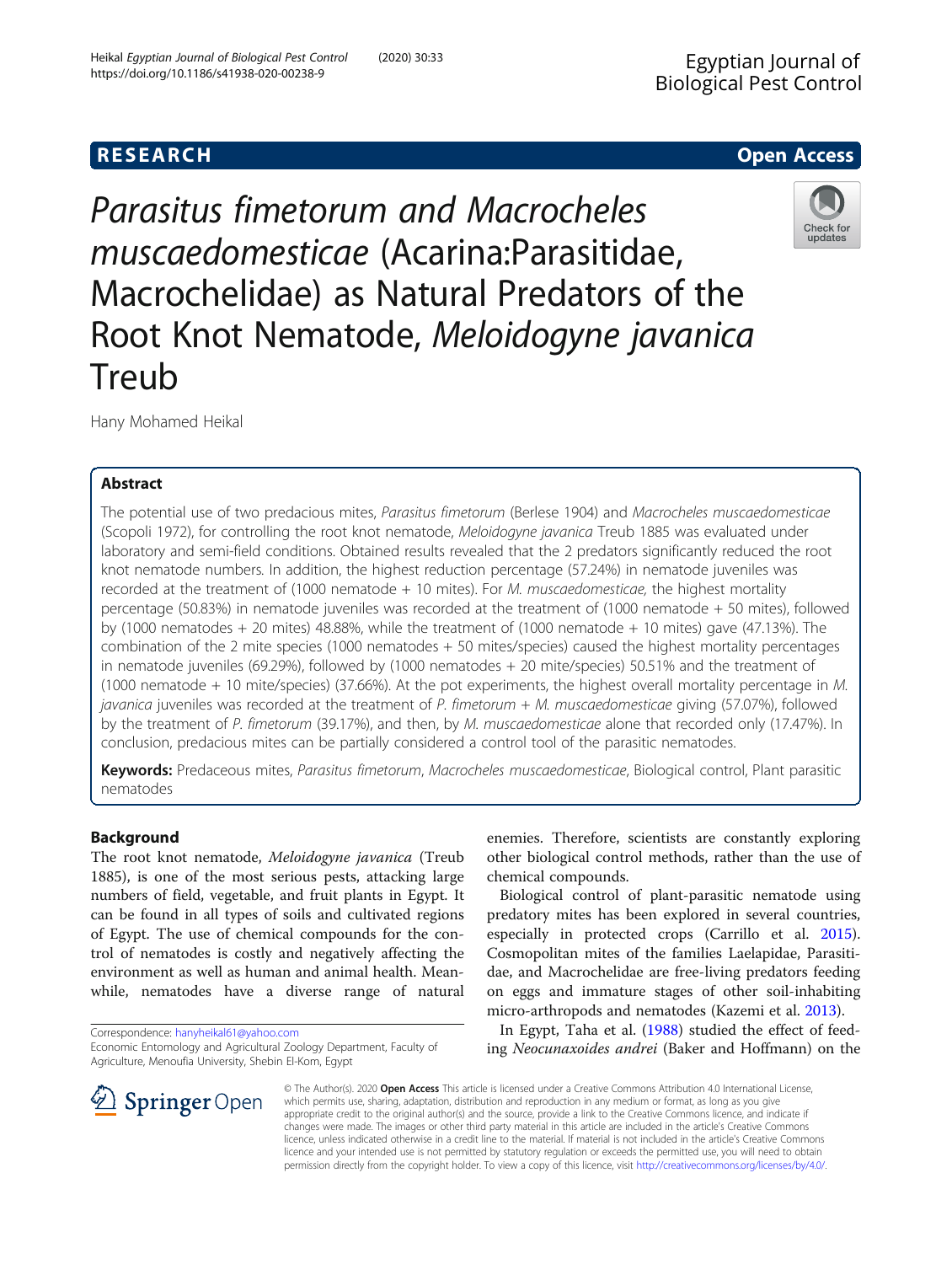nematode, Panagrolimaus rigidus (Schneider 1866) Thorne 1937, on its developmental time and fecundity under laboratory conditions of 30 °C and 70% RH, and found that cunaxids are generalist predators because they feed on diverse prey, such as plant mites and other small arthropods and nematodes. In addition, Walter and Kaplan ([1991\)](#page-6-0) found that Coloscerius simplex Ewing colonized in greenhouse pot cultures fed on Meloidogyne spp. Mostafa et al. ([1997](#page-6-0)) reported that Lasioseius dentatus Fox 1946 could develop on Meloidogyne javanica egg masses under laboratory conditions. El-Khateeb ([1998](#page-6-0)) reared Coloscerius aegyptiacus Gomaa and El-Khateeb on the free living nematode, Rhabditis (Rhabditella) muscicola (Andrássy 1986), while Sholla Salwa ([2000](#page-6-0)) reared Coloscerius buratus Den Heyer on the same previous nematode species. El-Hady Mona and El-Naggar ([2001](#page-6-0)) studied the possibility of using the predacious laelapid mites, Hypoaspis bregetovae (Shereef and Afifi) and H. sardous (Canestrini 1884), as biological control agents of root knot nematode infesting sunflower plants. Maareg et al. ([2005](#page-6-0)) evaluated the potentiality of 7 predacious mite species in feeding on the juveniles of Meloidogyne incognita and found that all the tested mites fed successfully on nematode stages except Cunaxa sp.

Although the acarina communities in Egyptian soils have not been widely studied, limited information is available on the mesostigmatid fauna. Owing to their numerical importance, the gamasid mites have received more attention than other soil Acari. The majority of these species are predators and found associated with small and immature stages of insects and nematodes inhabiting soil surface (El-Hady Mona and El-Naggar [2001](#page-6-0); Mostafa et al. [2013;](#page-6-0) Carrillo et al. [2015](#page-6-0)). The natural enemies of plant parasitic nematodes include fungi, bacteria, and predacious invertebrates. These natural enemies of nematodes are often used in agricultural practices to suppress the populations of plant parasites (Kerry and Hominick [2002\)](#page-6-0).

Mostafa et al. ([2013\)](#page-6-0) indicated that the type of tested nematode food and temperatures had a slight significant difference on the incubation period of uropodid mite, Uroobovilla krantzi Zaher and Afifi (both sexes), when fed on free living and plant parasitic nematodes. However, predacious mites and predacious nematodes can be essential control agents for certain nematodes (Yeates and Wardle [1996](#page-6-0)). Nevertheless, the practice of using predacious mites as control agents in agriculture is still limited.

The aim of the present work was to study the efficacy of the predatory mites, P. fimetorum (Berlese 1904) and M. muscaedomesticae (Scopoli 1972), against the root knot nematode, M. javanica, under laboratory and greenhouse conditions.

### Materials and methods

## Root knot nematode culture

Root knot nematode, M. javanica, juveniles were obtained from a pure culture reared at the Biological laboratory of Economic Entomology and Agricultural Zoology Department at the Faculty of Agriculture, Menoufia University, Egypt, by incubating egg masses in modified Baermann units. Newly hatched nematode juveniles were used for conducting experiments.

## Culture of Parasitus fimetorum

The predatory mite, P. fimetorum, was collected from soil samples including leaf litter and farmyard manure and extracted by using modified Tullgren funnels for 72 h (Lindquist et al. [1979](#page-6-0)). The extracted predators were collected in distilled water and then transferred into plastic rearing units (Fouly [1996](#page-6-0); Al-Rehiayni and Fouly [2005](#page-5-0)). Samples were taken from the experimental farm at the Faculty of Agriculture, Menoufia University, Egypt.

## Macrocheles muscaedomesticae culture

Predatory mite specimens of M. muscaedomesticae were extracted, using Tullgren funnels from a house fly culture reared on artificial diet of 9 g powder milk and 5 g yeast dissolved in 100 ml water, then added to 100 g fine bran (Wilkins and Khalequzzaman [1993](#page-6-0)). Glass cages (60  $\times$  35  $\times$  40 cm) were used for rearing the house fly under laboratory conditions  $(25 \pm 5^{\circ}C, 60 \pm 5\% \text{ RH})$ , and for 12:12 (L:D) (Palacios et al. [2009](#page-6-0)).

#### Laboratory experiments

To study the efficacy of both mite species and their potential in feeding on the root knot nematode juveniles, plastic Petri dishes (5 cm) were filled with 50 g pure fine sand to conduct different treatments:

- 1. First and second experiments were as follows:
- 1000 J2 *M. javanica* + 10, 20, and 50 ind. *P.* fimetorum or M. muscaedomesticae (15 dishes)
- 1000 J2 of *M. javanica* only (15 dishes) (control)

Treated dishes were randomized arranged and moistened with 30 ml water every 5 days. Ten days later, 5 dishes from each treatment were examined for mites and nematodes by extraction, using the modified Baermann units and Tullgren funnels. Numbers of juveniles of root knot nematode and mite individuals were counted under dissecting stereomicroscope. The previous step was repeated 20 and 30 days after beginning.

2. Third experiment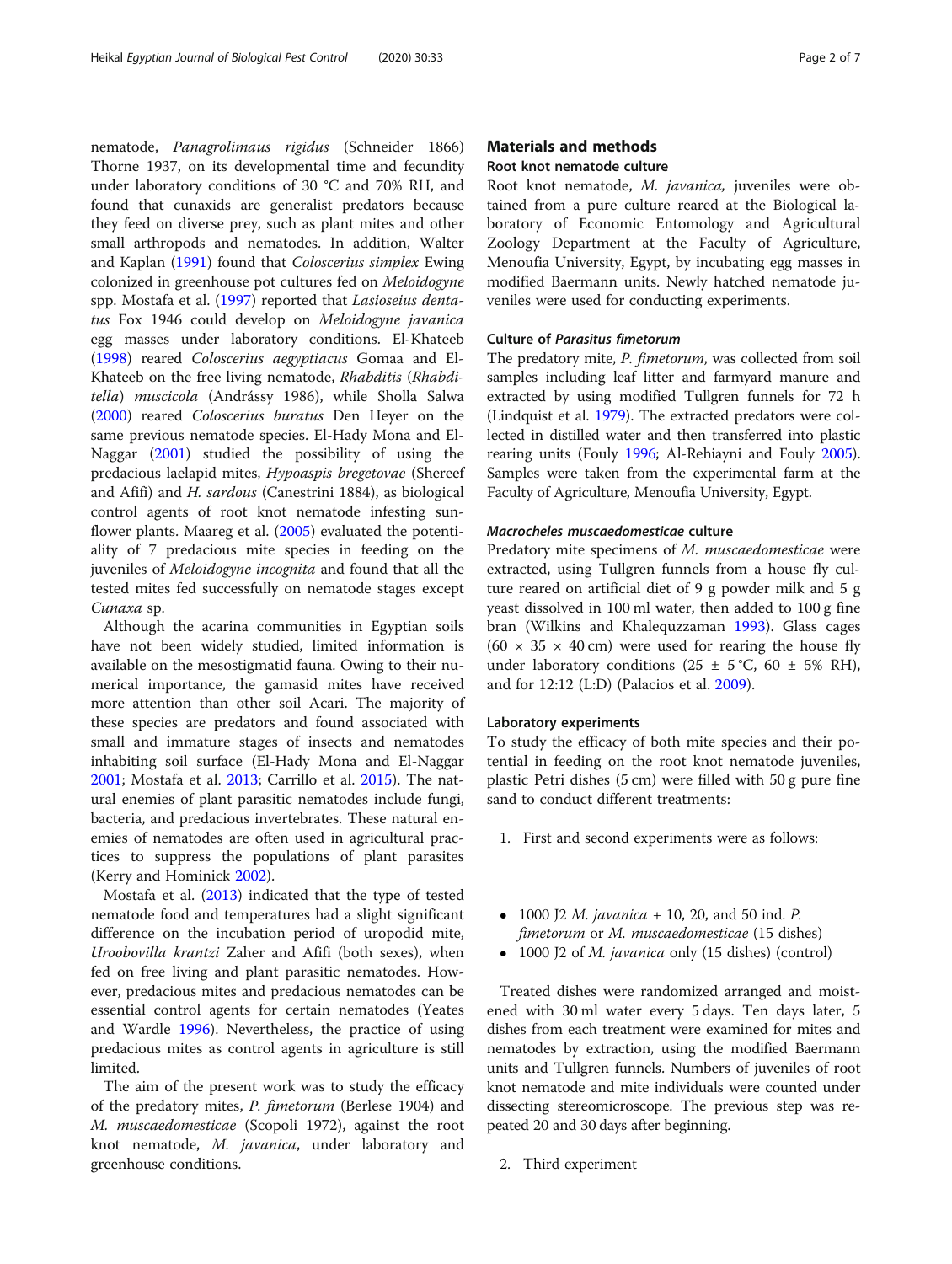- 1000 J2 *M. javanica* + 10, 20, and 50 ind. *P.*  $fimetorum + 10$  ind. M. muscaedomesticae (15 dishes)
- $\bullet$  1000 J2 *M. javanica* only (15 dishes) (control)

It consisted of 60 dishes as follows:

## Greenhouse experiments

Seventy plastic pots, each contained 2 kg of pure sand soil, were prepared for the following treatments:

- $\bullet$  5000 J2 M. javanica + 100 ind. P. fimetorum, M. muscaedomesticae, 100 ind. from each species together (10 pots each).
- 100 individuals of *P. fimetorum* and *M.* muscaedomesticae (10 pots)
- 5000 J2 of *M. javanica* only (control) (10 pots)
- Check treatment without any additives (10 pots)

Each pot was transplanted with two tomato seedlings (25 days old) and received the required populations of nematodes and mites as previously mentioned. Pots were randomized and arranged in the greenhouse at  $23 \pm 2$  °C and  $65 \pm 5\%$  RH. Pots were watered as required and received a standard nutritional solution. Thirty days later, the soils of 5 pots/ treatment were examined for nematode and mites, using the modified Baermann units and Tullgren funnels.

#### Statistical analysis

Data were analyzed using CoStat Soft Program 6.400 (CoStat version 6.400 Copyright © [2008\)](#page-6-0) and ANOVA test with LSD  $(5%)$  and mean  $\pm$  SD. Mortality percentages were computed according to Abbott's formula (Abbott [1925](#page-5-0)).

#### Results and discussion

## Laboratory experiments

## Efficacy of Parasitus fimetorum against Meloidogyne javanica juveniles

Statistical analysis of the obtained data indicated that there were significant differences in the numbers of nematode juveniles between the treatment with the nematode only (control) and each of the other treatments at the 3 periods of examination. Moreover, there were significant differences in nematodes' population among the 3 rates of the released predatory mite, P. fimetorum (Table 1). As shown in the table, there were significant differences between numbers of predatory mites, along experimental sampling, among the 3 ratios of release. Numbers of P. fimetorum were relatively low after 30 days at the treatment of (1000 nematodes + 10 mites), while it increased at other treatments.

Mortality percentages in nematode juveniles indicated also that the highest reduction (57.24%) was recorded at the treatment of (1000 nematodes + 10 mites), followed by  $(53.77%)$  at  $(1000$  nematode  $+50$  mites) and then (50.87%) at the treatment of (1000 nematodes + 20 mites).

The previous data revealed that there were significant differences in the activity of the predatory mite species towards the root knot nematode. The results are similar to those reported by Van de Bund [\(1972\)](#page-6-0) with the predatory mite, Hypoaspis aculeifer (Canestrini 1884), which decreased the population of nematode M. javanica by 42%.

Table 1 Mean numbers  $\pm$  SE of Meloidogyne javanica juveniles (M.) and P. fimetorum mite (P.) extracted from different treatments and mortality percentages under laboratory conditions

| Treatments                 | Mean numbers $\pm$ SE of <i>M. javanica</i> juveniles (days post-treatments) |                      |                     |  |
|----------------------------|------------------------------------------------------------------------------|----------------------|---------------------|--|
|                            | 10                                                                           | 20                   | 30                  |  |
| $M. + P. (1000:10)$        | $825.33 \pm 36.74b$                                                          | $212.33 \pm 1.45c$   | $120.67 \pm 1.20c$  |  |
| $M_{\cdot}$ + P. (1000:20) | $712.00 \pm 30.02c$                                                          | $369.33 \pm 18.70$ b | $207.00 \pm 25.11b$ |  |
| $M_{\cdot}$ + P. (1000:50) | $656.00 \pm 6.11d$                                                           | $377.67 \pm 34.72b$  | $151.67 \pm 12.02c$ |  |
| Nematode only (1000 J2)    | $960.67 \pm 6.36a$                                                           | $841.00 \pm 29.67a$  | $704.33 \pm 27.51a$ |  |
| LSD ( $P = 5\%$ )          | 110.6                                                                        | 65.6                 | 32.7                |  |
|                            | Mean numbers $+$ SF of P. fimetorum mite                                     |                      |                     |  |
| $M_{+}$ + P. (1000:10)     | $7.00 \pm 0.58c$                                                             | $6.00 \pm 1.16c$     | $6.33 \pm 0.67c$    |  |
| $M_{\cdot}$ + P. (1000:20) | $15.67 \pm 1.45b$                                                            | $14.67 \pm 0.67$ b   | $13.67 \pm 0.88$ b  |  |
| $M. + P. (1000:50)$        | $32.33 \pm 1.45a$                                                            | $27.00 \pm 4.04a$    | $34.00 \pm 1.53a$   |  |
| LSD ( $P = 5\%$ )          | 2.1                                                                          | 1.8                  | 2.5                 |  |
|                            | Reduction percentages of M. javanica juveniles                               |                      |                     |  |
| $M_{\cdot}$ + P. (1000:10) | 14.09                                                                        | 74.75                | 82.87* (57.24)      |  |
| $M_{+}$ + P. (1000:20)     | 25.88                                                                        | 56.08                | 70.61* (50.87)      |  |
| $M_{+}$ + P. (1000:50)     | 31.71                                                                        | 55.09                | 74.47* (53.77)      |  |

\*Numbers between brackets presented overall reduction

Means in each column followed by the same letter(s) are not significantly different at 5% level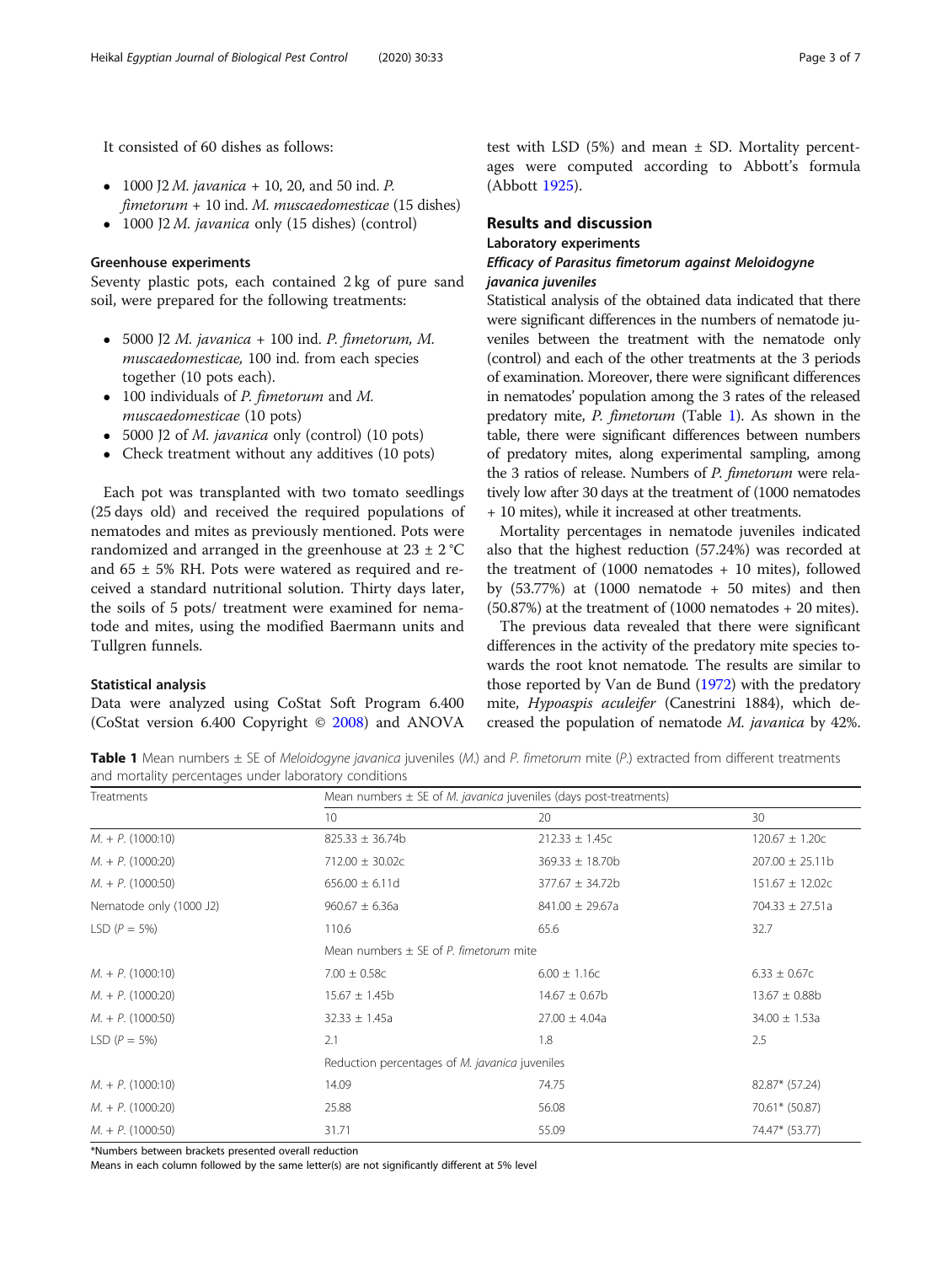Also, Imbriani and Mankau [\(1983](#page-6-0)) reported that the predatory mite, Lasioseius scapulatus Kennett 1958, drastically reduced the population of Aphelenchus avenae Bastian 1865. Chen et al. [\(2013\)](#page-6-0) stated that the number of Radopholus similis (Cobb 1893) Thorne 1949 decreased by (66%) with the predatory mite, Blattisocius dolichus (Ma 2006). While the data presented by Dmowska et al. ([1997](#page-6-0)) proved that it was still premature to evaluate the effectiveness of Parasitus bituberosus Karg 1972 against rhabditid nematodes because the life table parameters did not seem to be totally convincing.

## Efficacy of Macrocheles muscaedomesticae feeding on Meloidogyne javanica juveniles

Data in Table 2 indicated that there were significant differences in numbers of nematode juveniles between the treatments in which the predatory mite, M. muscaedomesticae, was released and control at the 3 intervals of examination. Moreover, there were significant differences in nematode population among the 3 rates of the released mite. The obtained data also indicated that there were significant differences in the numbers of M. muscaedomesticae mite among the 3 rates of the predator. Mortality percentages of M. javanica juveniles presented in Table 2 showed that the highest mortality rate (50.83%) was recorded at the treatment of (1000 nematodes  $+50$  mites), followed by  $(48.88%)$  at  $(1000$  nematodes  $+$  20 mites) and then by  $(47.13%)$  at  $(1000)$ nematodes + 10 mites).

Obtained results are in agreements with Beaulieu and Weeks [\(2007](#page-6-0)) who demonstrated that macrochelid mites vermiform nematodes and organisms. Machrochelidae possess greater predatory potentials, mainly because of their ability to prey a variety of nematodes in large numbers in culture and in experimental dishes (McSorley and Wang [2009\)](#page-6-0).

Moreover, Sholla Salwa and El Kady [\(2009](#page-6-0)) reported the feeding capacity of the cunaxid mite Neocunaxoides andrei and its feeding capability on Meloidogyne javanica under laboratory or semi-field conditions. The female of Neocunaxoides andrei consumed 177.2 juveniles (J2s) of M. javanica within 5 days under the laboratory conditions, and in addition, the presence of 20, 40, and 60 newly emerged Neocunaxoides andrei females together with 500 J2s, M. javanica, in pots cultivated with tomato seedlings 15 days old caused a reduction of 59, 74, and 86% of M. javanica, respectively.

Recently, Azevedo et al. ([2019\)](#page-5-0) recorded Rhabditella axei Rhabditis (Rhabditella) axei (Feng and Li, 1950) as a complementary prey of Macrocheles embersoni Azevedo, Berto, and Castilho.

## Efficacy of P. fimetorum and M. muscaedomesticae mites in feeding on Meloidogyne javanica juveniles

Statistical analysis of the obtained data indicated that there were significant differences in the numbers of nematode juveniles at the 3 periods of examination between the treatment of nematode only (control) and other treatments of mites releasing (Table [3\)](#page-4-0).

Statistical analysis of the obtained data indicated that there were significant differences in the numbers

Table 2 Mean numbers  $\pm$  SE of Meloidogyne javanica juveniles (M.) and M. muscaedomesticae mite (Mac.) extracted from different treatments and mortality percentages under laboratory conditions

| Treatments                          | Mean numbers $\pm$ SE of M. javanica juveniles (days post-treatments) |                      |                     |  |
|-------------------------------------|-----------------------------------------------------------------------|----------------------|---------------------|--|
|                                     | 10 <sup>°</sup>                                                       | 20                   | 30                  |  |
| $M_{+} + Mac.$ (1000:10)            | 531.33 $\pm$ 1.76c                                                    | $451.67 \pm 20.88c$  | $378.33 \pm 1.45b$  |  |
| $M_{\cdot} + Mac_{\cdot} (1000:20)$ | $732.33 \pm 33.27b$                                                   | $378.00 \pm 10.07$ d | $245.67 \pm 10.27c$ |  |
| $M_{\cdot} + Mac_{\cdot} (1000:50)$ | 632.33 $\pm$ 10.75bc                                                  | $562.00 \pm 7.02b$   | $121.67 \pm 3.53d$  |  |
| Nematode only (1000 J2)             | $954.67 \pm 6.12a$                                                    | $865.33 \pm 2.85a$   | 745.33 $\pm$ 5.49a  |  |
| LSD ( $P = 5\%$ )                   | 117.8                                                                 | 70.1                 | 38.4                |  |
|                                     | Mean numbers $\pm$ SE of M. muscaedomesticae                          |                      |                     |  |
| $M_{\cdot} + Mac_{\cdot} (1000:10)$ | $8.00 \pm 0.58c$                                                      | $7.00 \pm 0.58c$     | $6.33 \pm 0.33c$    |  |
| $M. + Mac. (1000:20)$               | $16.00 \pm 1.16b$                                                     | $14.33 \pm 1.20b$    | $16.33 \pm 0.88b$   |  |
| $M_{\cdot} + Mac_{\cdot} (1000:50)$ | $44.00 \pm 1.53a$                                                     | $40.33 \pm 2.91a$    | $39.67 \pm 2.03a$   |  |
| Nematode only (1000 J2)             | 4.1                                                                   | 3.2                  | 2.5                 |  |
|                                     | Reduction percentages of M. javanica juveniles                        |                      |                     |  |
| $M_{\cdot} + Mac_{\cdot} (1000:10)$ | 44.34                                                                 | 47.80                | 49.24* (47.13)      |  |
| $M_{\cdot} + Mac_{\cdot} (1000:20)$ | 23.29                                                                 | 56.32                | 67.04* (48.88)      |  |
| $M. + Mac. (1000:50)$               | 33.76                                                                 | 35.05                | 83.68* (50.83)      |  |

\*Numbers between brackets presented overall reduction

Means in each column followed by the same letter(s) are not significantly different at 5% level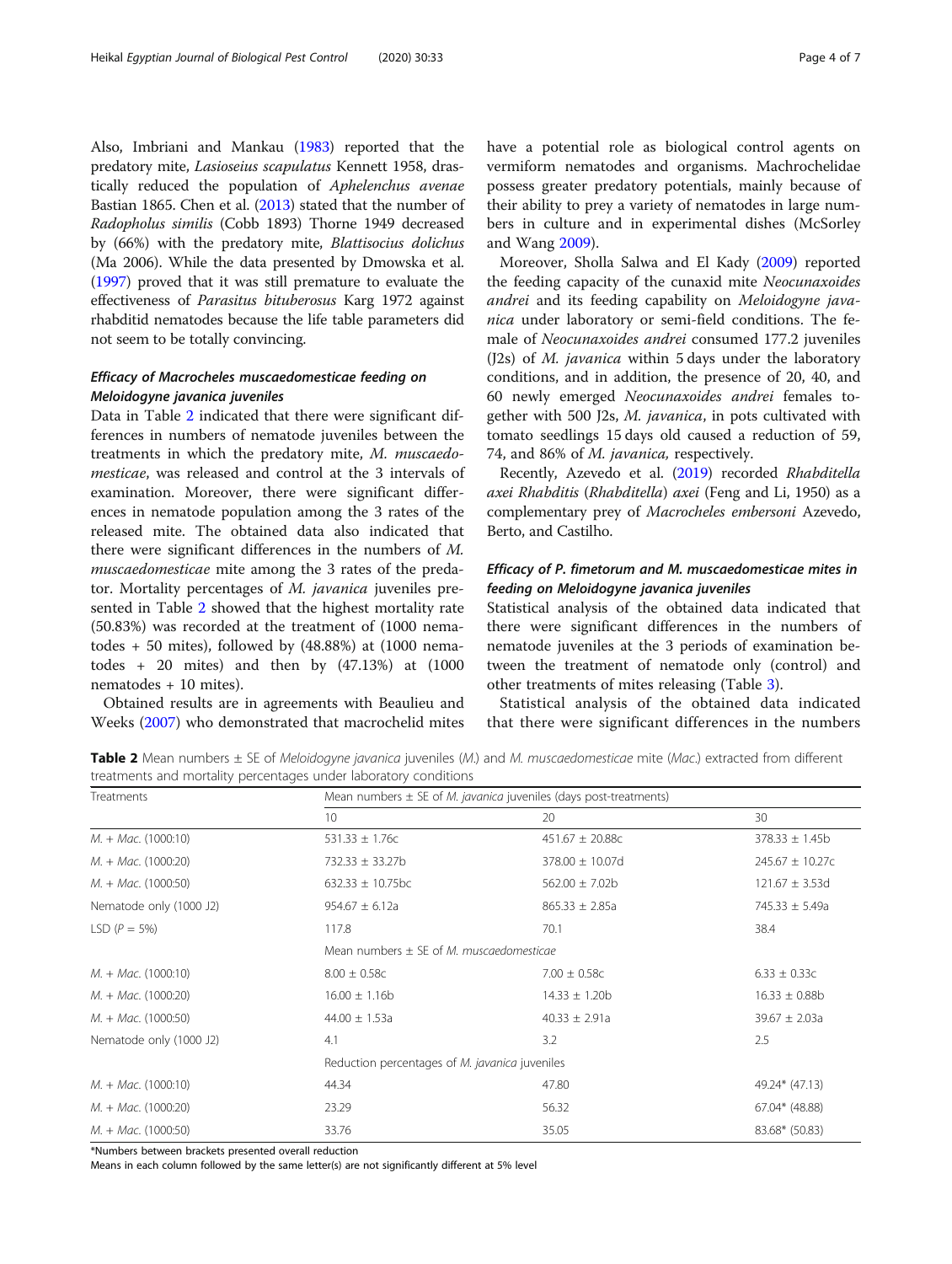| Treatments                                         | Mean numbers $\pm$ SE of <i>M. javanica</i> juveniles (days post-treatments) |                                        |                                        |  |
|----------------------------------------------------|------------------------------------------------------------------------------|----------------------------------------|----------------------------------------|--|
|                                                    | 10 <sup>°</sup>                                                              | 20                                     | 30                                     |  |
| $M. + P. + Mac. (1000:10:10)$                      | 708.67 $\pm$ 28.69b                                                          | 583.33 $\pm$ 9.82b                     | $304.67 \pm 18.82b$                    |  |
| $M_{1} + P_{1} + Mac.$ (1000:20:20)                | $569.33 \pm 5.46c$                                                           | 428.67 $\pm$ 9.40c                     | $263.67 \pm 9.39c$                     |  |
| $M. + P. + Mac. (1000:50:50)$                      | $319.33 \pm 62.36d$                                                          | 351.0 ± 19.69d                         | $121.67 \pm 2.03d$                     |  |
| Nematode only                                      | $956.00 \pm 5.29a$                                                           | $866.33 \pm 4.67a$                     | $668.67 \pm 1.86a$                     |  |
| LSD 5%                                             | 122.3                                                                        | 75.4                                   | 62.3                                   |  |
|                                                    | Mean numbers $\pm$ SE of P. fimetorum and M. muscaedomesticae                |                                        |                                        |  |
| $M_{+} + P_{+} + Mac.$ (1000:10:10)                | $8.67 \pm 0.33c$<br>$7.67 \pm 0.33c$                                         | $6.67 \pm 0.33$ d<br>$7.00 \pm 0.58$ d | $5.67 \pm 0.33c$<br>$6.00 \pm 0.58c$   |  |
| $M_{1} + P_{1} + Mac.$ (1000:20:20)                | $15.67 \pm 0.88b$<br>$14.33 \pm 1.20b$                                       | $14.00 \pm 0.58c$<br>$9.00 \pm 0.58$ d | $11.67 \pm 0.88b$<br>$7.67 \pm 0.88c$  |  |
| $M_{\cdot} + P_{\cdot} + Mac_{\cdot} (1000:50:50)$ | $40 \pm 3.06a$<br>$43 \pm 1.73a$                                             | $38.67 \pm 2.19b$<br>$42.67 \pm 1.20a$ | $35.67 \pm 3.48a$<br>$36.33 \pm 1.20a$ |  |
| LSD 5%                                             | 3.1                                                                          | 2.9                                    | 2.7                                    |  |
|                                                    | Reduction percentages of M. javanica juveniles                               |                                        |                                        |  |
| $M_{\cdot} + P_{\cdot} + Mac_{\cdot} (1000:10:10)$ | 25.87                                                                        | 32.67                                  | 54.44* (37.66)                         |  |
| $M_{\cdot} + P_{\cdot} + Mac_{\cdot} (1000:20:20)$ | 40.45                                                                        | 50.52                                  | $60.57*$ (50.51)                       |  |
| $M_{\cdot} + P_{\cdot} + Mac_{\cdot} (1000:50:50)$ | 66.60                                                                        | 59.48                                  | $81.80*$ (69.29)                       |  |

<span id="page-4-0"></span>Table 3 Mean numbers  $\pm$  SE of M. javanica juveniles and P. fimetorum and M. muscaedomesticae mites at different ratios and mortality percentages under laboratory conditions

\*Numbers between brackets presented overall reduction

Means in each column followed by the same letters are not significantly different at 5% level

of the 2 mite species among the 3 rates of the predator (Table 3). The highest mortality percentages in nematode juveniles (69.29%) was recorded at the treatment of (1000 nematodes + 50 mite/species), followed by (50.51%) at (1000 nematodes + 20 mite/species) and (37.66%) at (1000 nematodes + 10 mite/species).

#### Greenhouse experiments

At the pot experiments in the greenhouse, there were several interactions between the population of predacious mites and nematodes under such semi-field conditions. Tomato seedlings were used during the course of the study. Statistical analysis of the obtained data revealed that there were significant differences in the numbers of nematode juveniles extracted from different treatments, as well as between the 2 periods of examination (Table 4). The highest nematode juvenile numbers were recorded at the treatment of M. muscaedomesticae mite, giving 3236 and 4308.67 J2 at 30 and 60 days of nematode inoculation (LSD 5% = 354.2 and 502.4, respectively, followed by the treatment with P. fimetorum mite, giving 2264 and 3316 J2 at 30 and 60 days of nematode inoculation (LSD 5% = 354.2 and 502.4), respectively, while the lowest nematode juvenile numbers were found at M. muscaedomesticae + P. fimetorum mite treatments, giving 1752 and 2162 J2 at 30 and 60 days of nematode inoculation (LSD 5% = 354.2 and 502.4), respectively.

As for the mean numbers of mite species summarized in (Table [5\)](#page-5-0), extracted from tomato soil, 30 and 60 days after planting, results show that there were significant differences in the numbers of mites, as well as between the 2 periods of examination (Table [5\)](#page-5-0).

Data in Table [6](#page-5-0) show that the highest overall mortality percentage in M. javanica juveniles (57.07%) was recorded at the treatment of P. fimetorum and M. muscaedomesticae, followed by (39.17%) at the treatment with

**Table 4** Mean numbers  $\pm$  SE of M. javanica juveniles extracted from tomato soil at the treatments of 2 mite species, P. fimetorum and M. muscaedomesticae, under greenhouse odition

| <u>cunuitiuns</u>                                      |                                                                     |                     |
|--------------------------------------------------------|---------------------------------------------------------------------|---------------------|
| Treatments                                             | Mean numbers + SF of consumed<br>nematode (juveniles per 2 kg soil) |                     |
|                                                        | 30 days                                                             | 60 days             |
| $M_{\cdot}$ + P. (5000:100)                            | $2264 \pm 65.13c$                                                   | $3316 \pm 161.39c$  |
| $M. + Mac. (5000:100)$                                 | $3236 + 100.06b$                                                    | $4308.67 + 183.68h$ |
| $M_{\cdot} + P_{\cdot} + Mac_{\cdot} (5000:100 + 100)$ | $1752 + 102.01d$                                                    | $2162 + 35.04d$     |
| M. javanica (control)                                  | $4206 + 61.19a$                                                     | $4889 + 316.84a$    |
| P. fimetorum                                           | 0                                                                   | 0                   |
| M muscaedomesticae                                     | 0                                                                   | $\Omega$            |
| Check                                                  | $\Omega$                                                            | 0                   |
| LSD 5%                                                 | 354.2                                                               | 502.4               |

Means in each column followed by the same letter are not significantly different at 5% level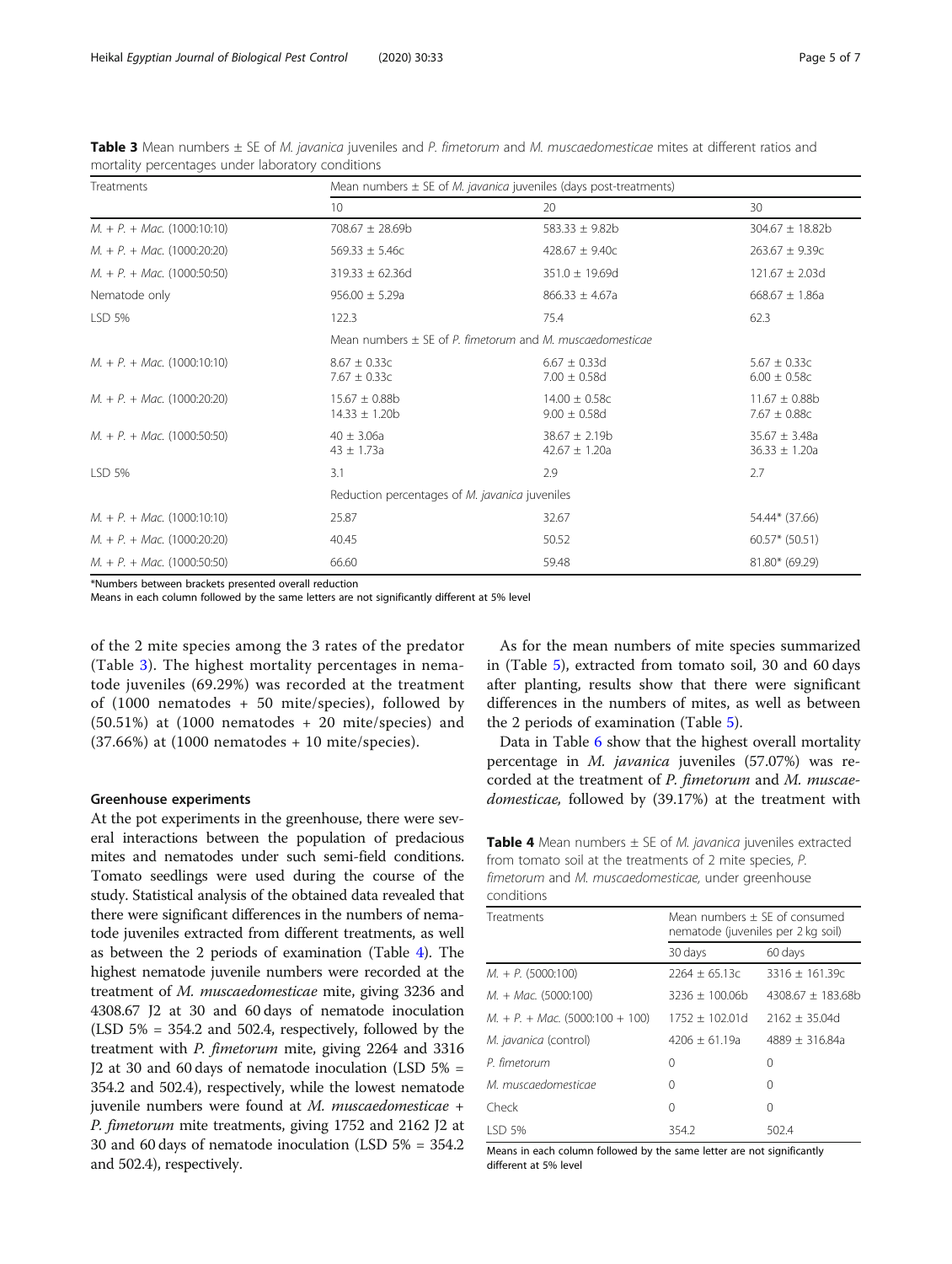<span id="page-5-0"></span>**Table 5** Mean numbers  $\pm$  SE of the mite species, P. fimetorum and M. muscaedomesticae, when fed on root knot nematode, M. javanica juveniles, extracted from tomato soil under greenhouse conditions

| Treatments                                           | Mean no. of mites $\pm$ SE/2 kg soil after<br>two intervals |                                    |  |
|------------------------------------------------------|-------------------------------------------------------------|------------------------------------|--|
|                                                      | 30 days                                                     | 60 days                            |  |
| $M_{\cdot}$ + P. (5000:100)                          | $86.67 + 0.88a$                                             | $89.00 + 4.00a$                    |  |
| $M. + Mac. (5000:100)$                               | $59.00 + 1.16c$                                             | $62.67 + 6.49b$                    |  |
| $M_{\cdot} + P_{\cdot} + Mac_{\cdot}$ (5000:100:100) | $73.67 + 4.98h$<br>$51.33 + 4.63d$                          | $93.00 + 2.52a$<br>$62.00 + 4.36h$ |  |
| M. javanica                                          | 0                                                           | 0                                  |  |
| P. fimetorum 100                                     | $57.33 + 1.76cd$                                            | $39.33 + 0.88c$                    |  |
| M. muscaedomesticae 100                              | $41.00 + 3.22e$                                             | $32.00 + 1.16d$                    |  |
| Check                                                | 0                                                           | 0                                  |  |
| LSD 5%                                               | 6.5                                                         | 6.2                                |  |

Means in each column followed by the same letter(s) are not significantly different at 5% level

P. fimetorum, while the treatment of M. muscaedomesticae recorded only (17.47%).

Results in Table 7 show the average numbers of root knot nematode galls in tomato roots (60 days) at different treatments of predatory mites in comparison with control. The statistical analysis of the data indicated that there were significant differences in gall numbers among treatments.

Results in Table 7 indicated that the highest decrease percentage in root knot nematode galls (56.3%) was recorded at the treatment of P. fimetorum and M. muscaedomesticae mites, followed by P. fimetorum (44.3%), while the least (30%) was obtained at the treatment of  $M$ . muscaedomesticae. The obtained results are in agreements with (McSorley and Wang [2009\)](#page-6-0) who reported that bioagent treatments reduced numbers of M. javanica was greater in tomato soil, especially mites, collembola. Also, Manwaring et al. [\(2015\)](#page-6-0) stated that Macrocheles matrius and Onychiurus armatus (collembolan) are known to feed on nematodes and other plant parasites and decrease the root knot nematode galls and egg masses.

Table 6 Reduction percentages of M javanica juveniles in tomato soil, consumed by the predatory mites, P. fimetorum and M. muscaedomesticae, at different rates and periods under greenhouse conditions

| Treatments                                       | Reduction (%) |         | Overall reduction (%) |
|--------------------------------------------------|---------------|---------|-----------------------|
|                                                  | 30 days       | 60 days |                       |
| M. j. + P. f. (5000:100)                         | 46.17         | 32.17   | 39.17                 |
| M. j. + M. m. $(5000:100)$                       | 23.06         | 11.87   | 1747                  |
| <i>M.</i> $j. + P. f. + M. m.$<br>(5000:100:100) | 58.35         | 55 78   | 57.07                 |

Table 7 Average numbers of root knot galls in tomato roots (60 days) at different treatments of predatory mites in comparison with control treatment

| Treatments                         | Average numbers of<br>root knot galls per root | Reduction percentages (%) |
|------------------------------------|------------------------------------------------|---------------------------|
| $M_{\cdot}$ + P. (5000:100)        | 9.3c                                           | 44.3                      |
| $M_{\cdot} + M_{\cdot}$ (5000:100) | 11.7b                                          | 30.0                      |
| $M + P + M$ , m.<br>(5000:100:100) | 7.3c                                           | 56.3                      |
| M. javanica<br>(control)           | 16.7a                                          |                           |
| LSD 5%                             | $2.2^{\circ}$                                  |                           |

Means in the column followed by the same letter are not significantly different at 5% level

#### Conclusion

Using combined treatment of two predatory mites, P. fimetorum and M. muscaedomesticae, showed a high potential in reducing the number of M. javanica than using each predatory mite alone. Moreover, the results confirmed that parasitic nematodes can be safely controlled by predacious mites in an attempt to reduce depending upon chemical pesticides.

#### Abbreviations

P.: Parasitus fimetorum; Mac.: Macrocheles muscaedomesticae; M.: Meloidogyne javanica

#### Authors' contributions

The author collected and identified predacious mites and nematode and wrote the manuscript. The author read and approved the final manuscript.

## Funding

No funding

#### Availability of data and materials

All data generated and/or analyzed during the present study are available in the manuscript, and the corresponding author has no objection to the availability of data and materials.

#### Ethics approval and consent to participate

Not applicable. The study was conducted on mites and nematode species that are abundant in the environment and does not require ethical approval.

#### Consent for publication

The author agrees to publish this paper. The data has not been published in completely or in part in other journal.

#### Competing interests

The author declares that he has no competing interests.

#### Received: 5 January 2020 Accepted: 16 March 2020 Published online: 23 March 2020

#### References

- Abbott WS (1925) A method of computing the effectiveness of an insecticide. J Econ Entomol 18:265–267
- Al-Rehiayni SM, Fouly AH (2005) Cosmolaelaps simplex (Berlese), a polyphagous predatory mite feeding on root-knot nematode Meloidogyne javanica and citrus nematode Tylenchulus semipenetrans. Pakistan J Biol Sci. 8:168–174
- Azevedo LH, Leite LG, Chacon-Orozco JG, Moreira MFP, Ferreira MP, González-Cano LM, Borges V, Rueda-Ramírez D, Moraes GJ, Palevsky E (2019) Free living nematodes as alternative prey for soil predatory mites: an